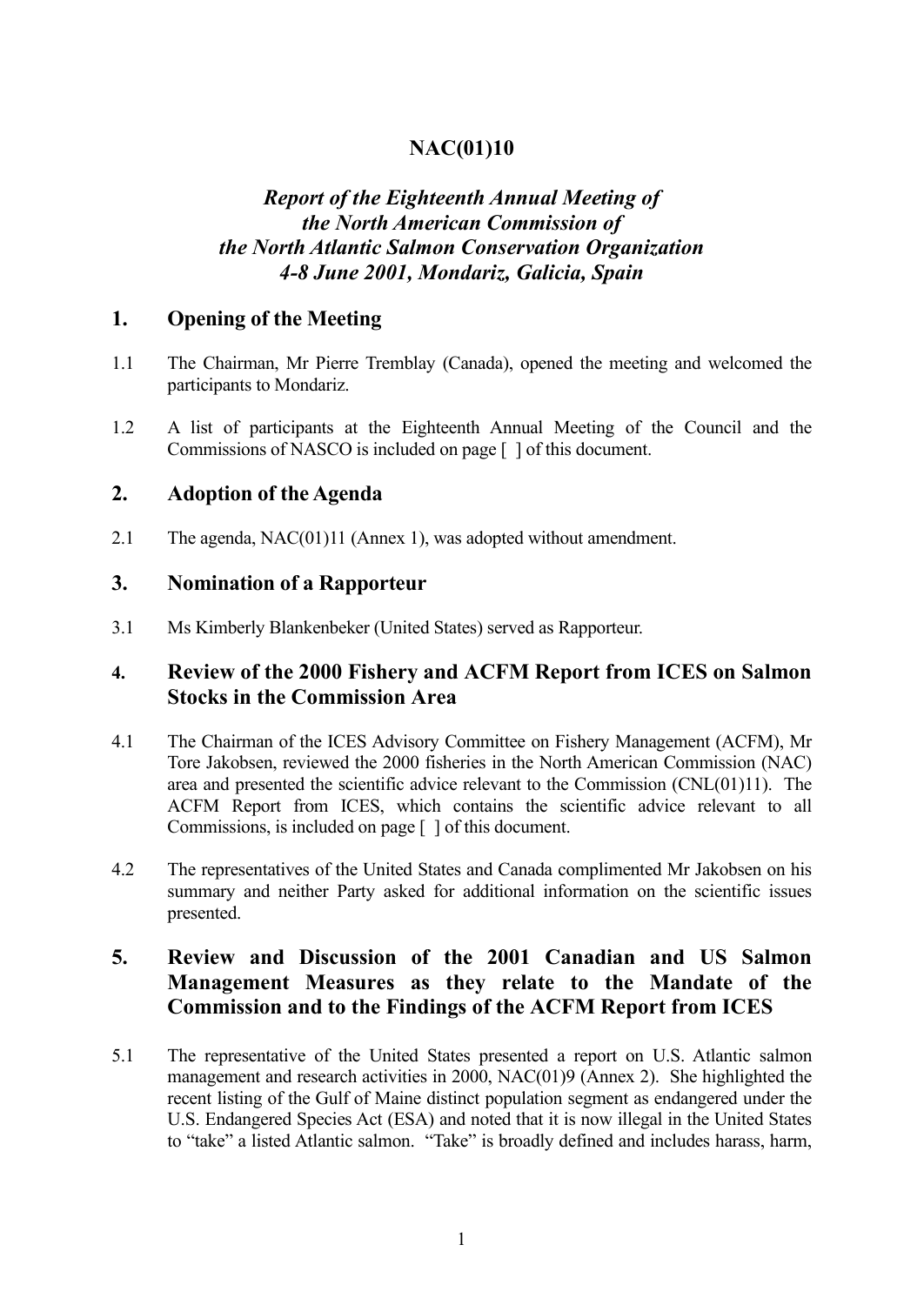pursue, hunt, shoot, wound, kill, trap, capture or collect, or attempt to engage in such conduct.

- 5.2 The representative of Canada asked if the ESA listing would impact the trade of salmon in the United States. The representative of the United States noted that there would be no direct impact on salmon trade. She stated that it would be possible under the ESA to list other salmon species based on similarity of appearance, which would affect trade, but that such action was not taken in this case.
- 5.3 The representative of Canada tabled a document reviewing Canada's Atlantic salmon management measures for 2001, NAC(01)7 (Annex 3). No questions concerning this presentation were raised.

## **6. Application of the Precautionary Approach to the Work of the Commission**

- 6.1 The representative of Canada presented a document on the application of the Precautionary Approach to the management of Atlantic salmon fisheries, NAC(01)6. NASCO's provisional Precautionary Approach decision structure was applied to a selection of rivers (five in total) with different stock strategies and management policies. Canada plans to assess the usefulness of the decision structure in time for the review of this structure in 2002.
- 6.2 The representative of the United States also presented a document containing a trial application of the Precautionary Approach decision structure, NAC(01)8. The United States has no recreational or commercial fisheries for sea-run Atlantic salmon; therefore, the decision structure was applied to the Gulf of Maine distinct population segment and confirmed that listing this segment under the ESA was appropriate.

# **7. The St Pierre and Miquelon Salmon Fisheries**

- 7.1 The Secretary introduced document NAC(01)4 (Annex 4), which provides catch data and other information on St. Pierre and Miquelon's mixed stock Atlantic salmon fishery. St. Pierre and Miquelon reported harvesting 2**.**267 t of Atlantic salmon in 2000. This harvest level is a very slight decrease from 1998 and 1999 levels, but is still significantly higher than catch levels reported in the mid 1990s. In addition, the catch level is above the fourteen-year mean catch level of approximately 2 t.
- 7.2 The Commission took note of document CNL(01)30 (Annex 5), which contains background information on NASCO's efforts to engage France (in respect of St. Pierre and Miquelon) on Atlantic salmon issues. The Commission also took note of the recently received letter from France (in respect of St. Pierre and Miquelon), CNL(01)37 (Annex 6), responding to NASCO's Resolution by the Contracting Parties to the Convention for the Conservation of Salmon in the North Atlantic Ocean Concerning St. Pierre and Miquelon (CNL(00)59), which was adopted in 2000.
- 7.3 The representative of the United States expressed his disappointment with the response letter submitted by France (in respect of St. Pierre and Miquelon) and with the fact that a representative of France (in respect of St. Pierre and Miquelon) was not present at the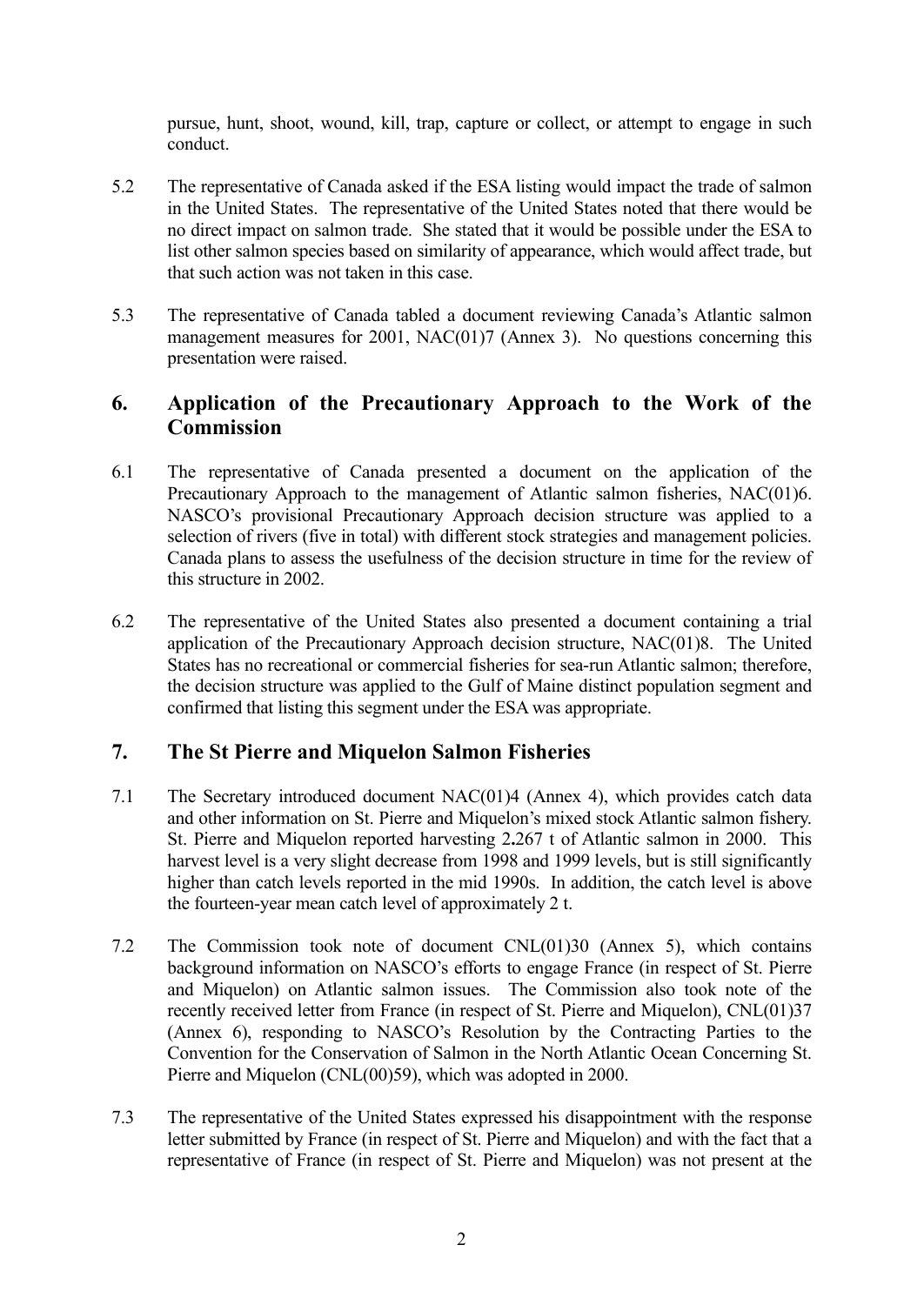2001 NASCO Annual Meeting despite initial indications that France (in respect of St. Pierre and Miquelon) would accept NASCO's invitation to attend as an observer.

- 7.4 The Commission noted the need to continue efforts to improve cooperation with France (in respect of St. Pierre and Miquelon) on Atlantic salmon issues. In an effort to improve cooperation and to gather much needed scientific information, the representative of the United States indicated U.S. willingness to embark on a joint sampling programme of the salmon fishery in St. Pierre and Miquelon in 2002. The representative of the United States also expressed interest in collaborating with Canada on this effort.
- 7.5 The representative of Canada reminded the Commission that Canada has a bilateral fisheries arrangement with France, but he noted that it has not been particularly successful in addressing Atlantic salmon issues. He supported the suggestion by the representative of the United States to cooperate in a sampling programme in St. Pierre and Miquelon, which represented a new approach for engaging France (in respect of St. Pierre and Miquelon), and commented on the need for the United States and Canada to coordinate on the best way to move forward with the sampling programme.
- 7.6 The Commission will inform the Council of its interest in establishing a programme to sample the fishery at St. Pierre and Miquelon in 2002 and to seek Council support for this effort. The Parties agreed that multilateral support for such an effort is important.

#### **8. Salmonid Introductions and Transfers**

- 8.1 Mr Rex Porter, Co-Chair of the Scientific Working Group on Salmonid Introductions and Transfers, presented the report of the activities of the working group in 2000/2001, NAC(01)5 (Annex 7).
- 8.2 The representative of Canada noted that his country will act in respect of the NASCO guidelines concerning transgenic fish and will not permit them to be placed in marine or freshwater cages in the foreseeable future. Canada is considering approaches for introductions and transfers that are based on risk management and the Precautionary Approach. This work would take some time to complete and, following such work, there would be a need to re-visit the draft revisions to the NAC protocols. Furthermore, under a risk-based approach, and given current levels of knowledge, technology and industry policies, Canada would not permit the placement of transgenic fish into marine and freshwater cages. He pointed out that this risk-based approach to rejecting transgenics is the reason for the apparent inconsistency in the current draft NAC protocols on introductions and transfers and NASCO's guidelines on transgenic salmon. The draft protocols state that if transgenic salmon are used in marine cages, they must be sterile. The Council's guidelines on transgenic salmon state that all possible action should be taken to ensure that the use of transgenic salmon, in any part of the NASCO Convention area, be confined to secure, self-contained, land-based facilities.
- 8.3 The representative of the United States recognized the potential conflict between the protocols and the guidelines but underscored the fact that the NAC protocols were still in a formative draft stage and that they would not be finalized prior to next year's Annual Meeting. Given this procedural situation, therefore, he indicated that it would be premature to attempt to align the protocols and the guidelines at this NASCO meeting.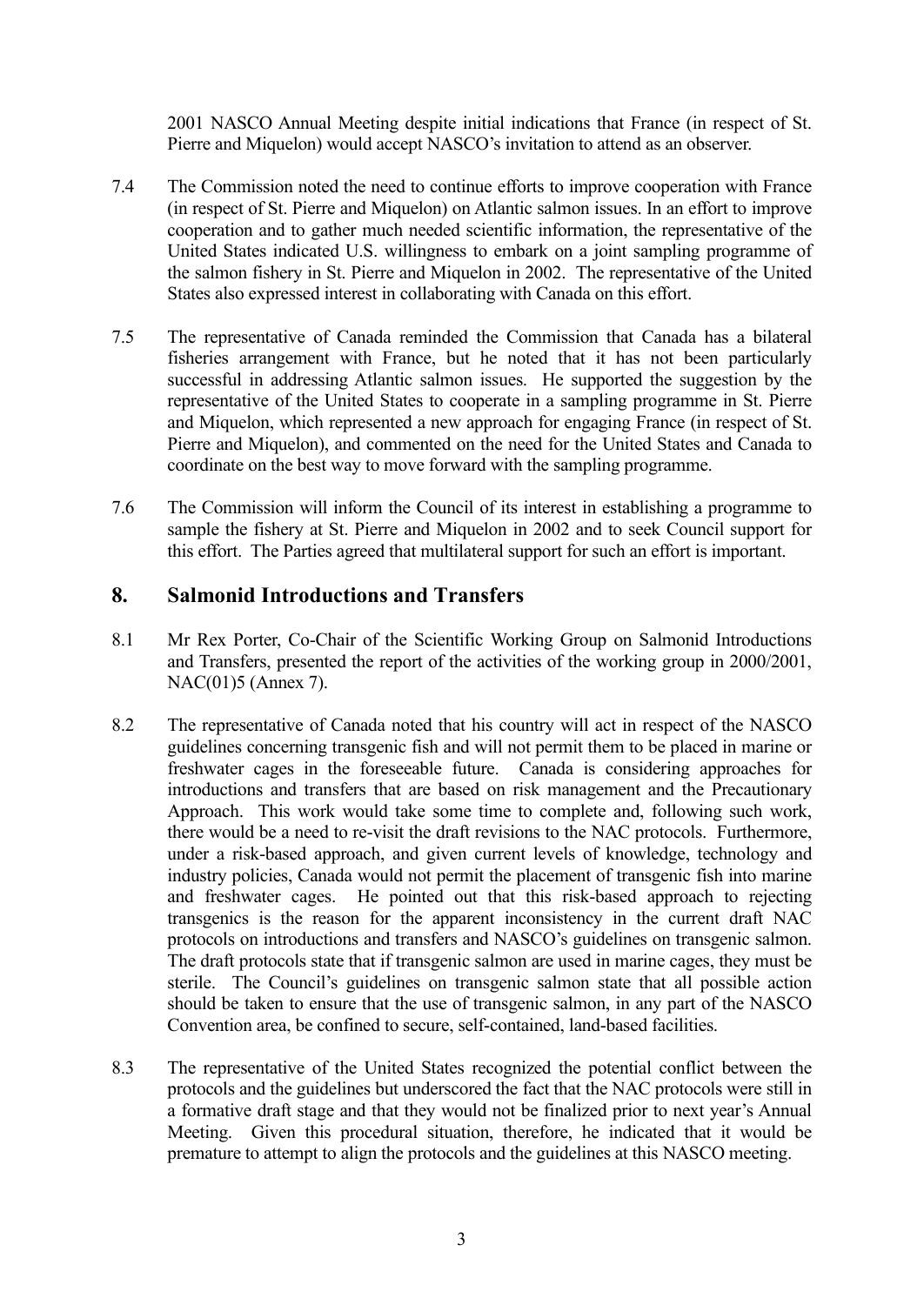8.4 The representative of Canada concurred with the United States that this was not the meeting to address the possible conflict between the protocols and the guidelines. He expressed the view that the approach contained in the guidelines should guide the Commission.

## **9. Impacts of Acid Rain on Salmon**

- 9.1 The Secretary recalled that, during the 2000 Commission meeting, the representative of Canada reported on the effects of acid rain on Atlantic salmon in the Southern Upland of Nova Scotia. The Commission had agreed to investigate the possibility of contacting the Committee on Environmental Cooperation (CEC) of the North American Free Trade Agreement (NAFTA) regarding the potential for acid rain to impact salmon.
- 9.2 The Secretary noted that he had not contacted CEC about the acid rain issue. Canada had not followed up with CEC after last year's meeting but would look into doing so before the 2002 meeting and report back.
- 9.3 The representative of Canada stated that the issue of acid rain is complex and farreaching and that he would like to retain the item on the Commission agenda.

# **10. Sampling in the Labrador Fishery**

- 10.1 The representative of Canada briefly reviewed Canada's sampling efforts in Labrador. He noted that Canada has conducted two types of monitoring in the past: in-river sampling and sampling of the coastal fishery. He reported that, in 2001, only the English River is being monitored. In addition, Canada increased its river guardian programme in 2001, which will improve surveillance in many rivers of southern Labrador.
- 10.2 The representative of Canada reported that funding had been identified in Canada to support additional monitoring and sampling work in two Labrador rivers starting in 2002. The representative of the United States noted the critical importance adequate sampling in Labrador has for the functioning of the scientific model that predicts prefishery abundance for the West Greenland fishery and commended Canada on its commitment to improve monitoring and data collection in this important area.

# **11. Announcement of the Tag Return Incentive Scheme Prize**

11.1 The Chairman announced that the winner of the Commission's prize of \$1,500 (U.S.) was Mr Curtis Scott, Vanceboro, Maine. The winning tag was of U.S. origin and was applied to a smolt released from Green Lake National Fish Hatchery into the St. Croix River, a boundary water between Maine and New Brunswick, in 1983. It was found on the bank of the river in December 1999. The Commission offered its congratulations to the winner.